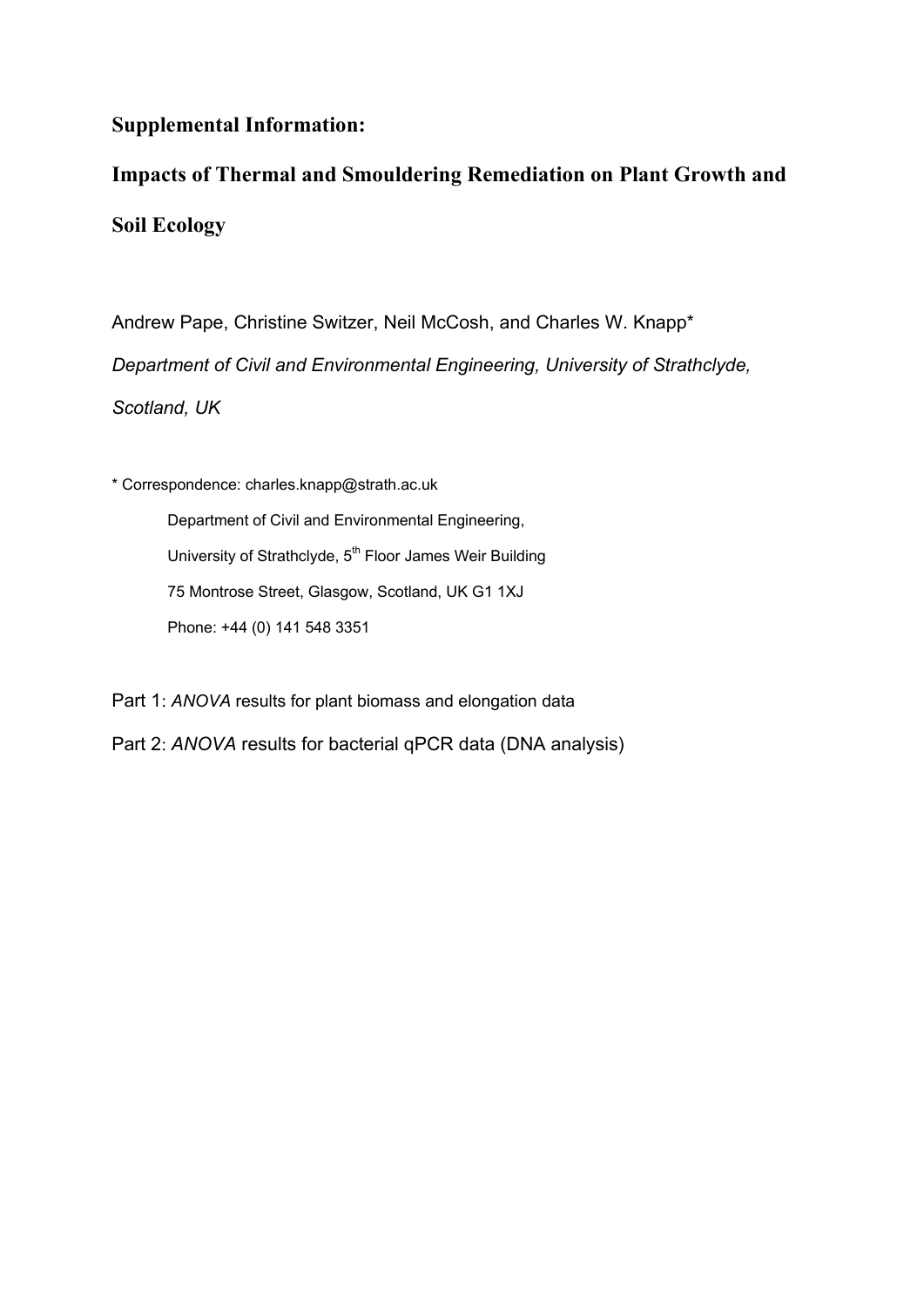**Part 1:** ANOVA results for plant biometrics (biomass and elongation). There were no

differences among inoculation (microbe) treatments within each thermal (heat) treatment,

therefore the results were pooled.

# **Soil 1 - Clover One-way ANOVA: Shoot extension versus heat treatment**

Source DF SS MS F P Treat2 6 2609.41 434.90 69.60 0.000 Error 35 218.71 6.25 Total 41 2828.12  $S = 2.500$  R-Sq = 92.27% R-Sq(adj) = 90.94% Individual 95% CIs For Mean Based on Pooled StDev Level N Mean StDev +---------+---------+---------+---------  $1000 \t 6 \t 1.875 \t 0.720 \t (--*--)$  $105$  6 22.567 2.786 (--\*--) 250 6 16.175 1.425 (--\*--) 500 6 15.042 1.531 (-\*--)  $750 \t\t 6 \t\t 7.667 \t\t 5.081 \t\t (- $+$  - -)$ Cont 6 24.067 1.733 (--\*--) SM 6 5.583 1.506  $(- - \times - -)$  +---------+---------+---------+--------- 0.0 7.0 14.0 21.0

Pooled StDev = 2.500

#### **One-way ANOVA: Root extension versus heat treatment**

Source DF SS MS F P Treat2 6 2009.0 334.8 32.04 0.000 Error 35 365.8 10.5 Total 41 2374.8  $S = 3.233$   $R-Sq = 84.60%$   $R-Sq(adj) = 81.96%$  Individual 95% CIs For Mean Based on Pooled StDev Level N Mean StDev -+---------+---------+---------+-------- 1000 6 1.850 1.294 105 6 20.317 2.029 (---\*---) 250 6 24.075 2.914 (--\*---) 500 6 19.550 3.349 (---\*---) 750 6 15.392 4.529 (---\*---)  $\text{Cont } 6 \quad 20.992 \quad 4.662$  (---\*---) SM 6 12.292 2.326 (---\*--) -+---------+---------+---------+-------- 0.0 7.0 14.0 21.0

Pooled StDev = 3.233

### **One-way ANOVA: Shoot biomass versus heat treatment**

Source DF SS MS F P Treat2 6 275226 45871 112.74 0.000 Error 35 14241 407 Total 41 289467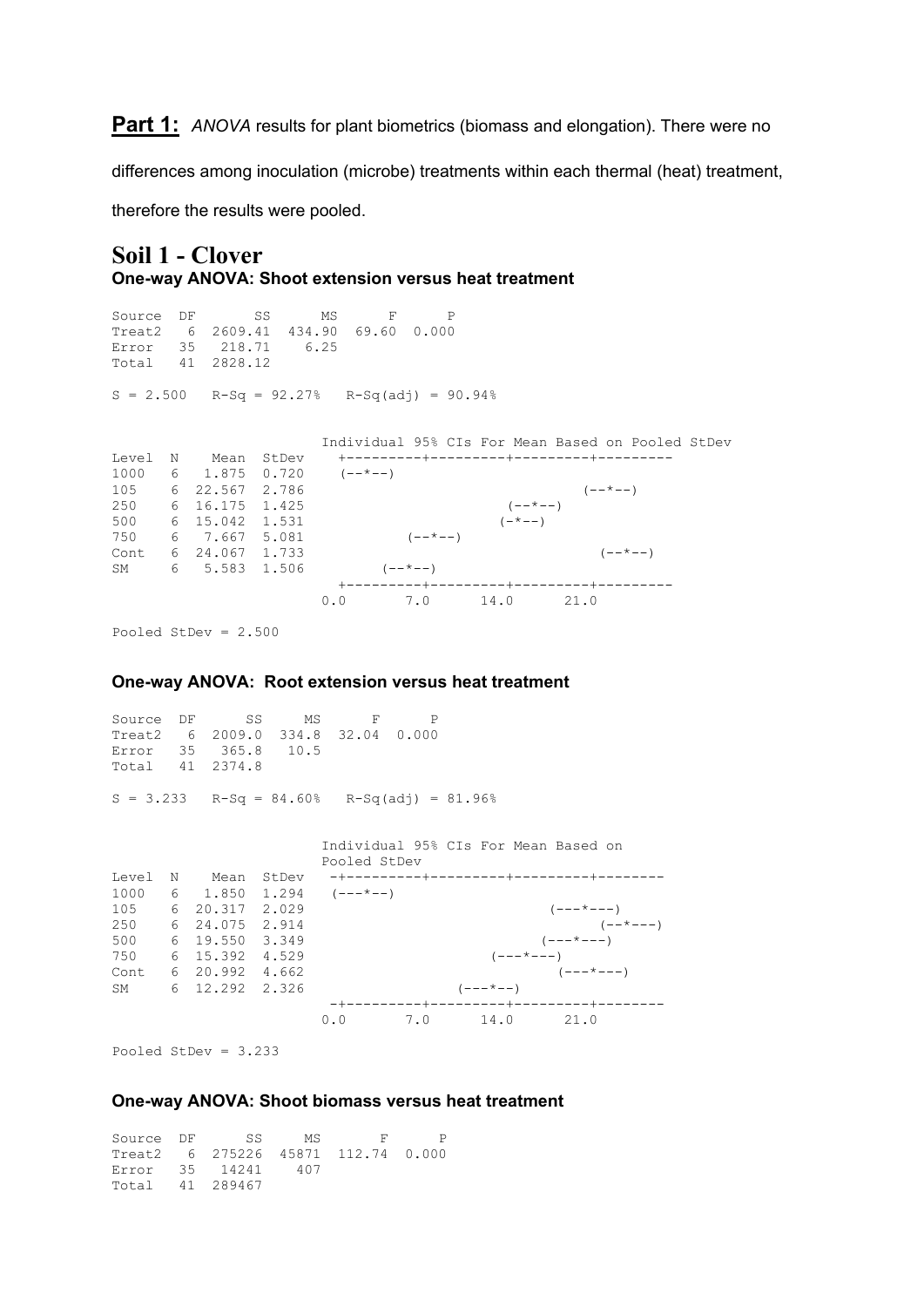|       |   |                              |       | Pooled StDev                            |             |     | Individual 95% CIs For Mean Based on    |
|-------|---|------------------------------|-------|-----------------------------------------|-------------|-----|-----------------------------------------|
| Level | N | Mean                         | StDev |                                         |             |     | --+---------+---------+---------+-----+ |
| 1000  |   | 6 5.13 1.41 $(- - \times -)$ |       |                                         |             |     |                                         |
| 105   | 6 | 196.80 36.78                 |       |                                         |             |     | $(- \times - -)$                        |
| 250   | 6 | 89.53 16.59                  |       |                                         | $(- - * -)$ |     |                                         |
| 500   |   | 6 94.13                      | 18.31 |                                         | $(-*--)$    |     |                                         |
| 750   | 6 |                              |       | $19.62$ $19.29$ $(--(-))$               |             |     |                                         |
| Cont  |   | 6 221.69 22.33               |       |                                         |             |     | $(- - * -)$                             |
| SM    |   |                              |       | $6\qquad 19.38\qquad 3.47\qquad (--*-)$ |             |     |                                         |
|       |   |                              |       |                                         |             |     | --+---------+----------+-------+----+   |
|       |   |                              |       |                                         | 70          | 140 | 210                                     |

Pooled StDev = 20.17

### **One-way ANOVA: Root biomass versus heat treatment**

|  | Source DF SS MS F                   |  |  |
|--|-------------------------------------|--|--|
|  | Treat2 6 10535.7 1755.9 33.77 0.000 |  |  |
|  | Error 35 1819.9 52.0                |  |  |
|  | Total 41 12355.6                    |  |  |

 $S = 20.17$  R-Sq = 95.08% R-Sq(adj) = 94.24%

 $S = 7.211$   $R-Sq = 85.27%$   $R-Sq(adj) = 82.75%$ 

|       |   |          |        | Individual 95% CIs For Mean Based on |                   |                        |                        |                   |
|-------|---|----------|--------|--------------------------------------|-------------------|------------------------|------------------------|-------------------|
|       |   |          |        | Pooled StDev                         |                   |                        |                        |                   |
| Level | N | Mean     | StDev  |                                      |                   |                        |                        |                   |
| 1000  |   | 6 3.025  | 0.792  | $(- - - \times - - -)$               |                   |                        |                        |                   |
| 105   | 6 | 42.092   | 12.630 |                                      |                   |                        | $(- - - \times - - -)$ |                   |
| 250   |   | 6 25.825 | 5.919  |                                      |                   | $(- - - \times - - -)$ |                        |                   |
| 500   |   | 6 27.142 | 9.313  |                                      |                   | $(- - - * - - -)$      |                        |                   |
| 750   |   | 6 10.325 | 6.779  |                                      | $(- - - * - - -)$ |                        |                        |                   |
| Cont  |   | 6 50.608 | 4.223  |                                      |                   |                        |                        | $(- - - * - - -)$ |
| SM    |   | 6 14.767 | 4.277  |                                      | $(- - - * - - -)$ |                        |                        |                   |
|       |   |          |        | --+---------+----------+-------+---- |                   |                        |                        |                   |
|       |   |          |        |                                      | 15                | 30                     | 45                     |                   |

Pooled StDev = 7.211

# **Soil 1 - Fescue One-way ANOVA: Shoot extension versus heat treatment**

Source DF SS MS F P Treat2 6 4678.8 779.8 55.55 0.000 Error 35 491.3 14.0 Total 41 5170.1  $S = 3.747$   $R-Sq = 90.50%$   $R-Sq(adj) = 88.87%$  Individual 95% CIs For Mean Based on Pooled StDev Level N Mean StDev --------+---------+---------+---------+- 1000 6 5.375 1.403  $(-+(-))$  $105$  6 33.542 2.537 (---\*--)  $250$  6 24.710 7.271 (--\*--) 500 6 26.875 2.553 ( $-$ \*--) 750 6 10.267 1.979  $(- - * - )$  $\text{Cont } 6 \quad 33.675 \quad 4.363$  (--\*--)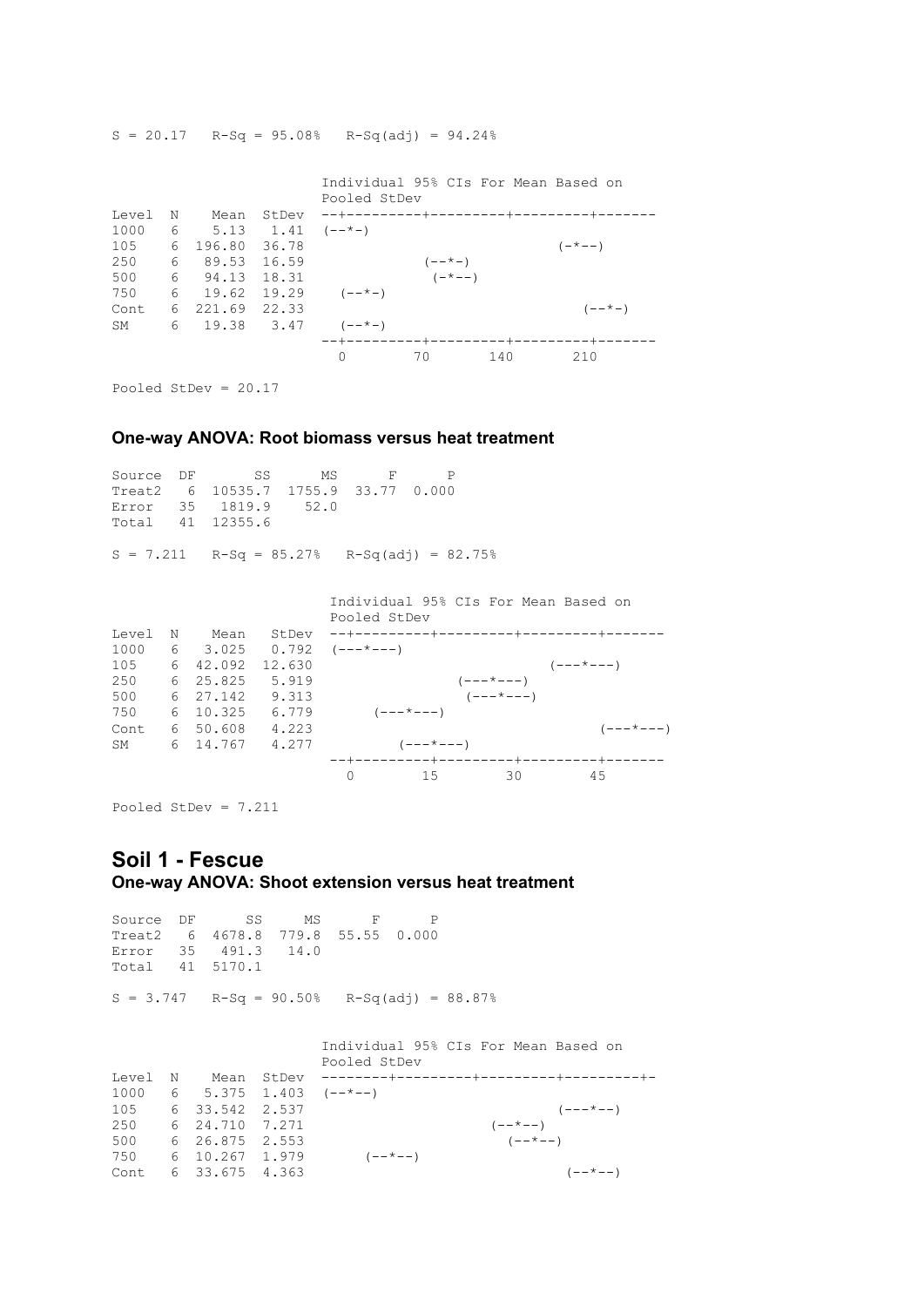| SM 6 13.625 2.742 |  | $(- - * - -)$ |             |  |
|-------------------|--|---------------|-------------|--|
|                   |  |               | 10 20 30 40 |  |

Pooled StDev = 3.747

# **One-way ANOVA: Root extension versus heat treatment**

Source DF SS MS F P Treat2 6 1100.37 183.40 30.10 0.000 Error 35 213.26 6.09 Total 41 1313.63

 $S = 2.468$   $R-Sq = 83.77%$   $R-Sq(adj) = 80.98%$ 

|       |   |                  |       | Individual 95% CIs For Mean Based on<br>Pooled StDev |  |               |                      |                      |  |
|-------|---|------------------|-------|------------------------------------------------------|--|---------------|----------------------|----------------------|--|
| Level | N | Mean             | StDev |                                                      |  |               |                      |                      |  |
| 1000  |   |                  |       | $6 \quad 1.325 \quad 0.524 \quad (- - \frac{+}{-})$  |  |               |                      |                      |  |
| 105 — |   | 6 15.458 0.928   |       |                                                      |  |               |                      | $(- - - \times - -)$ |  |
| 250   |   | 6 11,750 2,770   |       |                                                      |  |               | $(- - - \times - -)$ |                      |  |
| 500   |   | 6 14, 375 2, 494 |       |                                                      |  |               | $(- - * - -)$        |                      |  |
| 750   |   | 6 10.192 1.976   |       |                                                      |  | $(- - * - -)$ |                      |                      |  |
| Cont  |   | 6 17.750 2.424   |       |                                                      |  |               |                      | $(- - - * - -)$      |  |
| SM    |   | 6 16.083 4.224   |       |                                                      |  |               |                      | $(- - - * - -)$      |  |
|       |   |                  |       |                                                      |  |               |                      |                      |  |
|       |   |                  |       | 0.0                                                  |  |               |                      | 6.0 12.0 18.0        |  |

Pooled StDev = 2.468

#### **One-way ANOVA: Shoot mass versus heat treatment**

Source DF SS MS F P Treat2 6 66812 11135 66.78 0.000 Error 35 5837 167 Total 41 72648  $S = 12.91$   $R-Sq = 91.97%$   $R-Sq(adj) = 90.59%$  Individual 95% CIs For Mean Based on Pooled StDev Level N Mean StDev --+---------+---------+---------+------- 1000 6 2.25 1.19  $(-+(-))$  $105$  6 98.61 22.14 (--\*--) 250 6 62.73 15.53 (--\*--) 500 6 47.06 8.42  $(- - \times - -)$ 750 6 5.23 2.20  $(-+(-)$ Cont 6 102.85 18.81 (--\*--) SM 6 10.16 2.24  $(- - * - )$ --+---------+---------+---------+-------

0 35 70 105

Pooled StDev = 12.91

#### **One-way ANOVA: Root mass versus heat treatment**

Source DF SS MS F P Treat2 6 2946.8 491.1 18.62 0.000 Error 35 923.0 26.4 Total 41 3869.8  $S = 5.135$  R-Sq = 76.15% R-Sq(adj) = 72.06%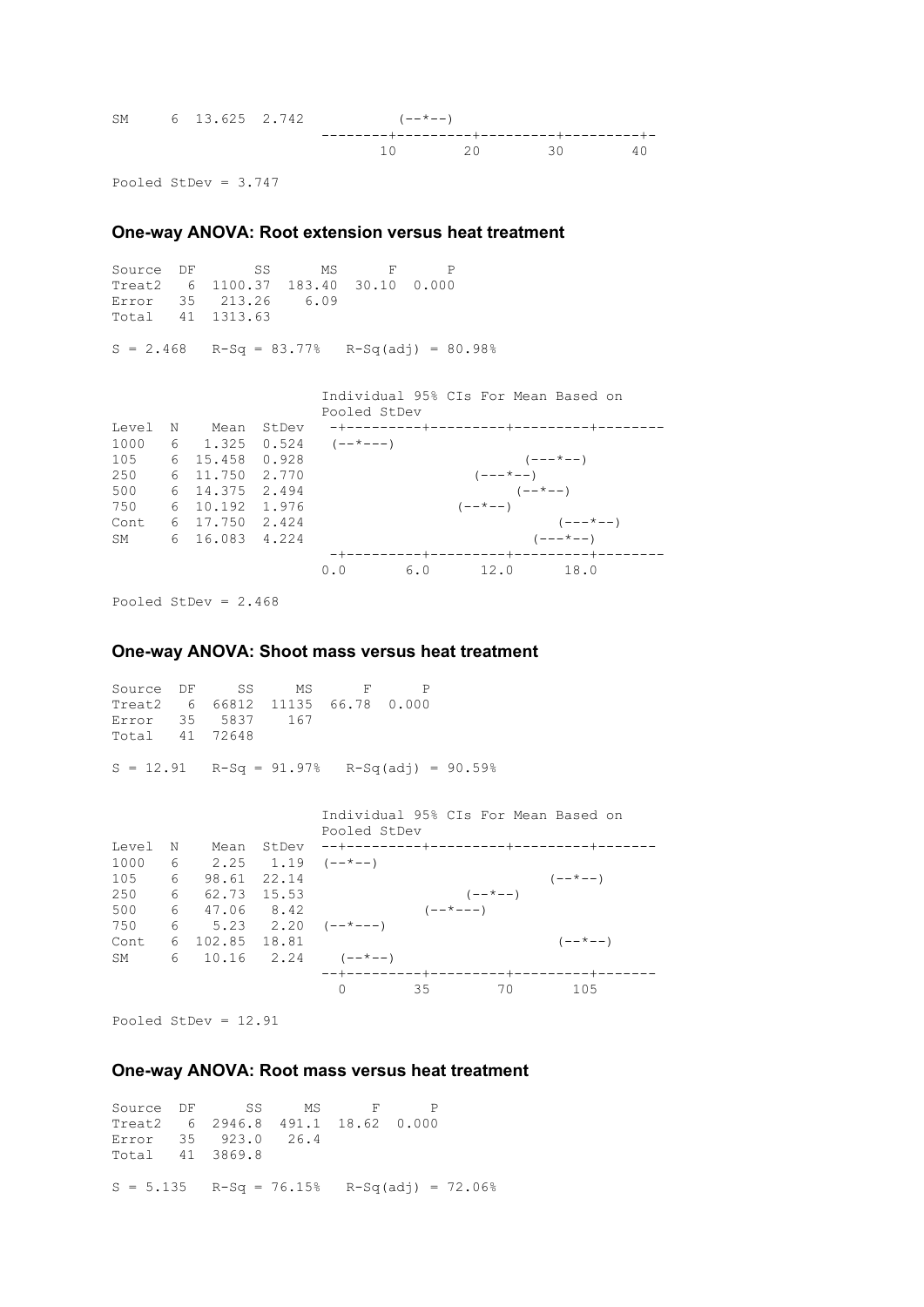|           |   |          |       |                        | Individual 95% CIs For Mean Based on  |              |    |                   |                   |  |
|-----------|---|----------|-------|------------------------|---------------------------------------|--------------|----|-------------------|-------------------|--|
|           |   |          |       | Pooled StDev           |                                       |              |    |                   |                   |  |
| Level     | N | Mean     | StDev |                        |                                       |              |    |                   |                   |  |
| 1000      |   | 6 2.745  | 1.250 | $(----+---)$           |                                       |              |    |                   |                   |  |
| 105       |   | 6 27.108 | 8.004 |                        |                                       |              |    |                   | $(- - - * - - -)$ |  |
| 250       |   | 6 11.625 | 2.826 |                        | $(- - - - \times - - -)$              |              |    |                   |                   |  |
| 500       |   | 6 12.750 | 3.503 |                        | $(----+---)$                          |              |    |                   |                   |  |
| 750       |   | 6 4.758  | 1.732 | $(- - - \times - - -)$ |                                       |              |    |                   |                   |  |
| Cont      |   | 6 24,008 | 6.928 |                        |                                       |              |    | $(- - - * - - -)$ |                   |  |
| <b>SM</b> |   | 6 13.692 | 6.907 |                        |                                       | $(----+---)$ |    |                   |                   |  |
|           |   |          |       |                        | --+---------+----------+-------+----- |              |    |                   |                   |  |
|           |   |          |       | $\bigcap$              | 10                                    |              | 20 |                   | 30                |  |

Pooled StDev = 5.135

# **Soil 2 - Clover**

# **One-way ANOVA: Shoot extension versus treatment**

Source DF SS MS F P Treat2 6 5105.41 850.90 225.22 0.000 Error 49 185.13 3.78 Total 55 5290.53

# $S = 1.944$   $R-Sq = 96.50%$   $R-Sq(adj) = 96.07%$

# **One-way ANOVA: Root extension versus treatment**

Source DF SS MS F P Treat2 6 1287.6 214.6 16.26 0.000 Error 49 646.7 13.2 Total 55 1934.3  $S = 3.633$  R-Sq = 66.57% R-Sq(adj) = 62.47%

# **One-way ANOVA: Above-ground biomass versus treatment**

Source DF SS MS F P Treat2 6 719267 119878 74.55 0.000 Error 49 78797 1608 Total 55 798064  $S = 40.10$   $R-Sq = 90.13%$   $R-Sq(adj) = 88.92%$ 

**One-way ANOVA: Below-ground biomass versus treatment**

Source DF SS MS F P Treat2 6 23586 3931 13.89 0.000 Error 49 13867 283 Total 55 37454

 $S = 16.82$  R-Sq = 62.97% R-Sq(adj) = 58.44%

# **Soil 2 - Fescue**

**One-way ANOVA: Shoot extension versus treatment**

Source DF SS MS F P Treat2 6 5265.5 877.6 82.15 0.000 Error 49 523.5 10.7 Total 55 5789.0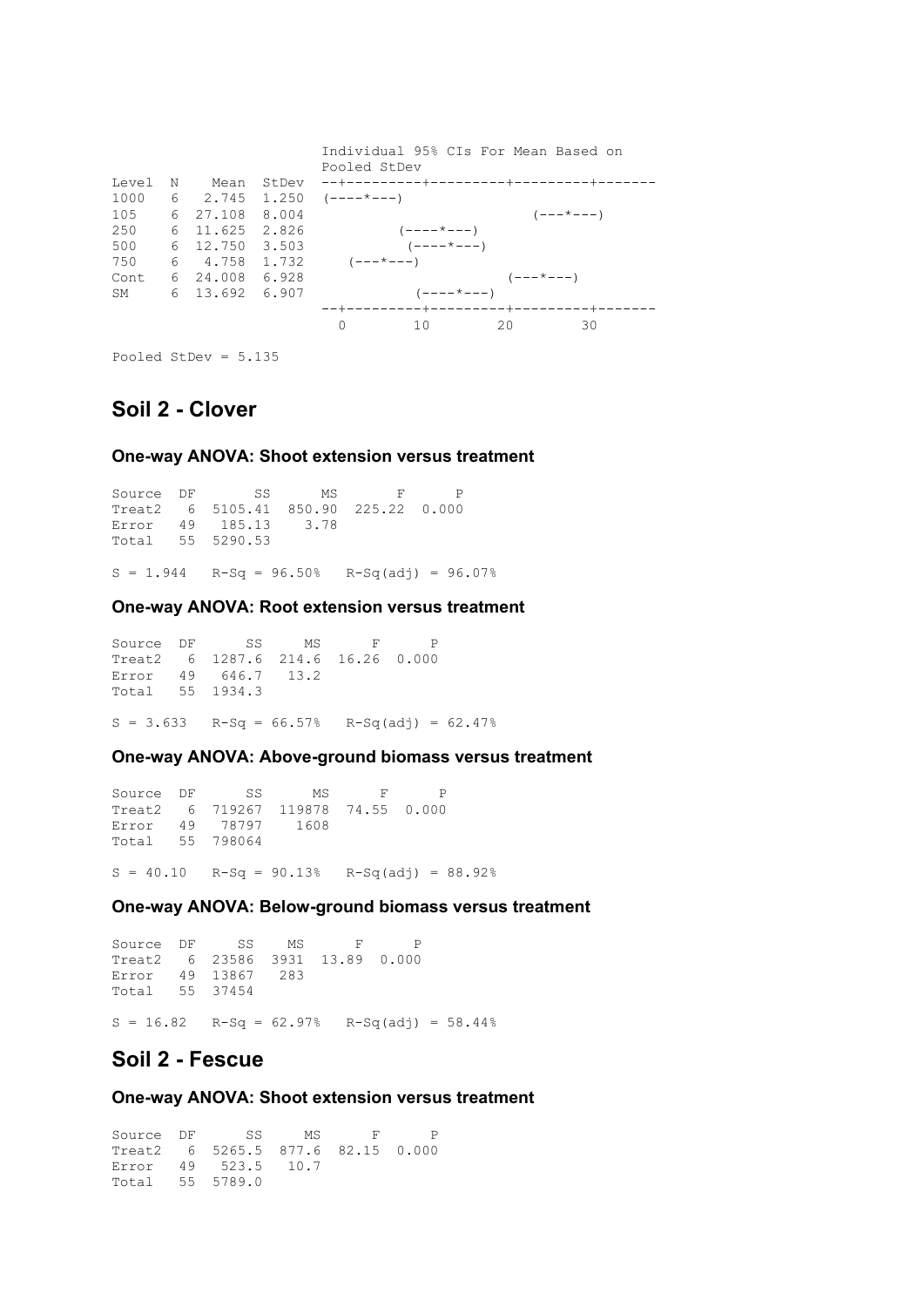$S = 3.268$  R-Sq = 90.96% R-Sq(adj) = 89.85%

# **One-way ANOVA: Root extension versus treatment**

Source DF SS MS F P Treat2 6 1241.83 206.97 38.42 0.000 Error 49 263.98 5.39 Total 55 1505.81  $S = 2.321$  R-Sq = 82.47% R-Sq(adj) = 80.32%

## **One-way ANOVA: Above-ground biomass versus treatment**

Source DF SS MS F P Treat2 6 72268 12045 117.35 0.000 Error 49 5029 103 Total 55 77297  $S = 10.13$  R-Sq = 93.49% R-Sq(adj) = 92.70%

## **One-way ANOVA: Below-ground biomass versus treatment**

Source DF SS MS F P Treat2 6 4515.9 752.6 9.83 0.000 Error 49 3753.5 76.6 Total 55 8269.4  $S = 8.752$  R-Sq = 54.61% R-Sq(adj) = 49.05%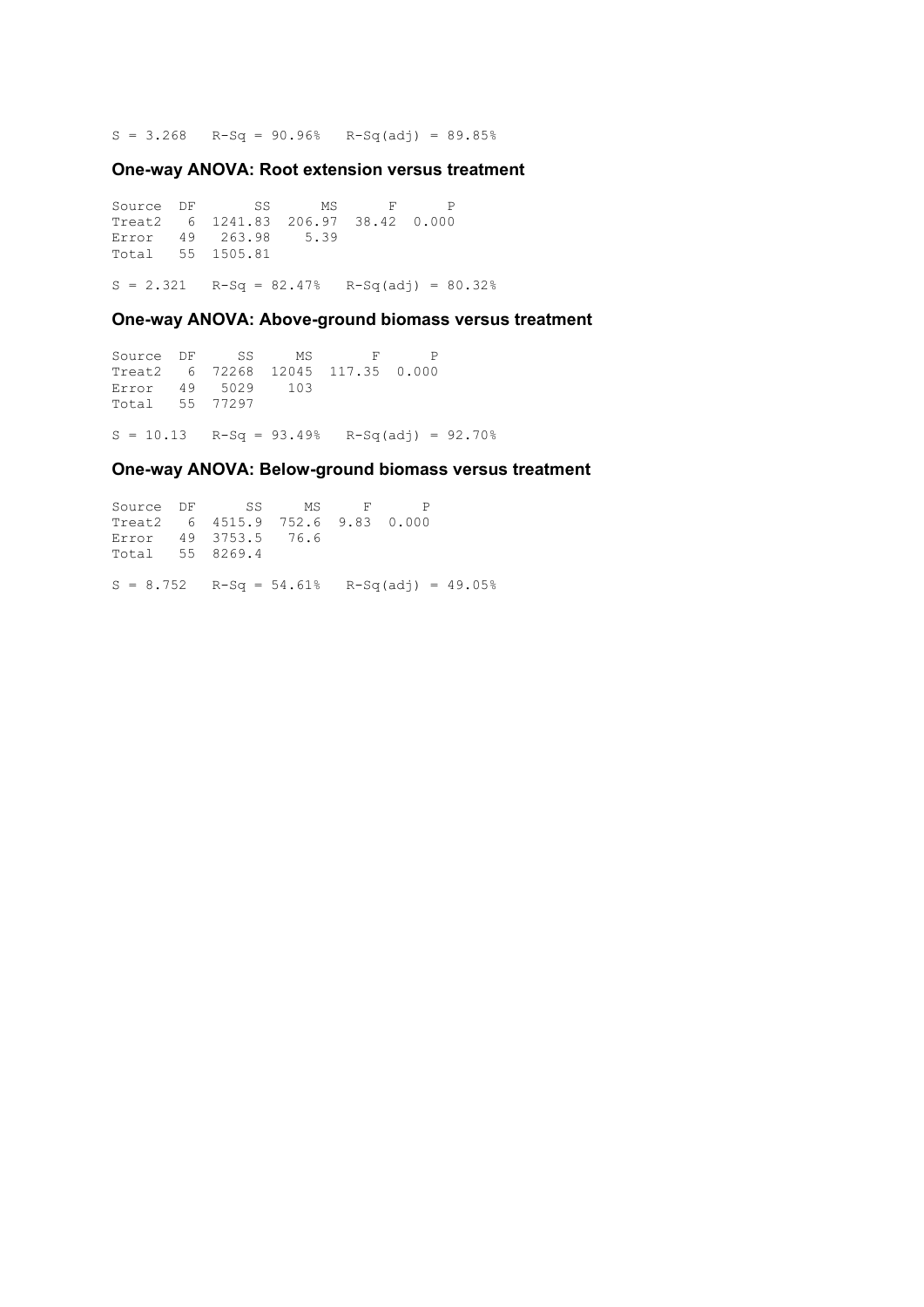|                                |           |          |       |      |              | <b>Aboveground Extension</b> |      |      |           |                |          |              |      | <b>Belowground Extension</b> |      |      |      |                          |       |
|--------------------------------|-----------|----------|-------|------|--------------|------------------------------|------|------|-----------|----------------|----------|--------------|------|------------------------------|------|------|------|--------------------------|-------|
|                                | Treat.    | T-test p | Cont. | 105  | 250          | 500                          | 750  | 1000 | <b>SM</b> | Group          | T-test p | Cont.        | 105  | 250                          | 500  | 750  | 1000 | $\overline{\mathsf{sm}}$ | Group |
|                                | Cont.     | 0.91     |       | 0.29 | 0.00         | 0.00                         | 0.00 | 0.00 | 0.00      | a              | 0.85     |              | 0.75 | 0.20                         | 0.55 | 0.06 | 0.00 | 0.00                     | ab    |
|                                | 105       | 0.00     |       |      | 0.00         | 0.00                         | 0.00 | 0.00 | 0.00      | a              | 0.66     |              |      | 0.03                         | 0.64 | 0.05 | 0.00 | 0.00                     | ab    |
| Clover                         | 250       | 0.56     |       |      |              | 0.21                         | 0.01 | 0.00 | 0.00      | $\overline{b}$ | 0.90     |              |      |                              | 0.03 | 0.00 | 0.00 | 0.00                     | a     |
| $\overline{ }$                 | 500       | 0.56     |       |      |              |                              | 0.01 | 0.00 | 0.00      | $\mathbf b$    | 0.19     |              |      |                              |      | 0.10 | 0.00 | 0.00                     | b     |
| ᇹ                              | 750       | 0.33     |       |      |              |                              |      | 0.04 | 0.37      | c              | 0.07     |              |      |                              |      |      | 0.00 | 0.18                     | bd    |
| o                              | 1000      | 0.54     |       |      |              |                              |      |      | 0.00      | d              | 0.13     |              |      |                              |      |      |      | 0.00                     | e     |
|                                | <b>SM</b> | 0.26     |       |      | ANOVA p=0.00 |                              |      |      |           | c              | 0.42     |              |      | <b>ANOVA p=0.00</b>          |      |      |      |                          | d     |
|                                | Cont.     | 0.05     |       | 0.59 | 0.12         | 0.00                         | 0.00 | 0.00 | 0.00      | ab             | 0.54     |              | 0.95 | 0.22                         | 0.20 | 0.00 | 0.00 | 0.01                     | a     |
|                                | 105       | 0.29     |       |      | 0.03         | 0.00                         | 0.00 | 0.00 | 0.00      | a              | 0.66     |              |      | 0.18                         | 0.18 | 0.00 | 0.00 | 0.00                     | a     |
| Clover                         | 250       | 0.41     |       |      |              | 0.00                         | 0.00 | 0.00 | 0.00      | $\mathbf b$    | 0.09     |              |      |                              | 0.71 | 0.00 | 0.00 | 0.00                     | a     |
| $\sim$                         | 500       | 0.01     |       |      |              |                              | 0.00 | 0.00 | 0.00      | c              | 0.08     |              |      |                              |      | 0.00 | 0.00 | 0.00                     | a     |
| $\overline{\overline{6}}$      | 750       | 0.00     |       |      |              |                              |      | 0.06 | 0.00      | $\overline{d}$ | 0.06     |              |      |                              |      |      | 0.79 | 0.02                     | b     |
| o                              | 1000      | 0.37     |       |      |              |                              |      |      | 0.00      | d              | 0.17     |              |      |                              |      |      |      | 0.07                     | bc    |
|                                | <b>SM</b> | 0.72     |       |      | ANOVA p=0.00 |                              |      |      |           | e              | 0.01     |              |      | ANOVA p=0.00                 |      |      |      |                          | c     |
|                                | Cont.     | 0.54     |       | 0.95 | 0.03         | 0.01                         | 0.00 | 0.00 | 0.00      | a              | 0.94     |              | 0.07 | 0.00                         | 0.04 | 0.00 | 0.00 | 0.43                     | ab    |
| scue                           | 105       | 0.09     |       |      | 0.03         | 0.00                         | 0.00 | 0.00 | 0.00      | a              | 0.64     |              |      | 0.02                         | 0.34 | 0.00 | 0.00 | 0.74                     | abc   |
| ة                              | 250       | 0.96     |       |      |              | 0.51                         | 0.00 | 0.00 | 0.01      | b              | 0.00     |              |      |                              | 0.12 | 0.29 | 0.00 | 0.07                     | cd    |
| шī                             | 500       | 0.29     |       |      |              |                              | 0.00 | 0.00 | 0.00      | $\overline{b}$ | 0.41     |              |      |                              |      | 0.01 | 0.00 | 0.42                     | d     |
| ↽<br>$\overline{\overline{6}}$ | 750       | 0.00     |       |      |              |                              |      | 0.00 | 0.04      | c              | 0.68     |              |      |                              |      |      | 0.00 | 0.02                     | e     |
| Õ.                             | 1000      | 0.09     |       |      |              |                              |      |      | 0.00      | d              | 0.72     |              |      |                              |      |      |      | 0.00                     | f     |
|                                | <b>SM</b> | 0.78     |       |      | ANOVA p=0.00 |                              |      |      |           | e              | 0.32     | ANOVA p=0.00 |      |                              |      |      |      |                          | bd    |
|                                | Cont.     | 0.19     |       | 0.16 | 0.19         | 0.56                         | 0.00 | 0.00 | 0.00      | a              | 0.98     |              | 0.15 | 0.12                         | 0.00 | 0.00 | 0.00 | 0.00                     | a     |
| Fescue                         | 105       | 0.36     |       |      | 0.86         | 0.07                         | 0.00 | 0.00 | 0.00      | a              | 0.88     |              |      | 0.77                         | 0.00 | 0.00 | 0.00 | 0.00                     | a     |
|                                | 250       | 0.23     |       |      |              | 0.08                         | 0.00 | 0.00 | 0.00      | a              | 0.14     |              |      |                              | 0.01 | 0.00 | 0.00 | 0.00                     | a     |
|                                | 500       | 0.30     |       |      |              |                              | 0.00 | 0.00 | 0.00      | a              | 0.78     |              |      |                              |      | 0.01 | 0.00 | 0.23                     | b     |
| $\sim$                         | 750       | 0.70     |       |      |              |                              |      | 0.03 | 0.01      | $\mathbf b$    | 0.72     |              |      |                              |      |      | 0.00 | 0.08                     | c     |
| Soil                           | 1000      | 0.02     |       |      |              |                              |      |      | 0.92      | c              | 0.67     |              |      |                              |      |      |      | 0.00                     | d     |
|                                | <b>SM</b> | 0.62     |       |      | ANOVA p=0.00 |                              |      |      |           | c              | 0.69     |              |      | ANOVA p=0.00                 |      |      |      |                          | bc    |

# **Post-hoc, t-test for plant extension data.**

**Post-hoc, t-test for plant biomass data.**

|                |                        |          |              |                   |              | <b>Aboveground Biomass</b> |      |      |           |                | <b>Belowground Biomass</b> |                     |      |                      |      |      |      |           |                |
|----------------|------------------------|----------|--------------|-------------------|--------------|----------------------------|------|------|-----------|----------------|----------------------------|---------------------|------|----------------------|------|------|------|-----------|----------------|
|                | Treat.                 | T-test p | Cont.        | 105               | 250          | 500                        | 750  | 1000 | <b>SM</b> | Group          | T-test p                   | Cont.               | 105  | 250                  | 500  | 750  | 1000 | <b>SM</b> | Group          |
|                | Cont.                  | 0.63     |              | 0.19              | 0.00         | 0.00                       | 0.00 | 0.00 | 0.00      | a              | 0.73                       |                     | 0.17 | 0.00                 | 0.00 | 0.00 | 0.00 | 0.00      | a              |
|                | 105                    | 0.15     |              |                   | 0.00         | 0.00                       | 0.00 | 0.00 | 0.00      | a              | 0.24                       |                     |      | 0.02                 | 0.04 | 0.00 | 0.00 | 0.00      | a              |
| Clover         | 250                    | 0.30     |              |                   |              | 0.66                       | 0.00 | 0.00 | 0.00      | $\mathbf b$    | 0.22                       |                     |      |                      | 0.78 | 0.00 | 0.00 | 0.00      | $\mathbf b$    |
| $\overline{ }$ | 500                    | 0.46     |              |                   |              |                            | 0.00 | 0.00 | 0.00      | $\overline{b}$ | 0.21                       |                     |      |                      |      | 0.01 | 0.00 | 0.02      | $\overline{b}$ |
| Soil           | 750                    | 0.14     |              |                   |              |                            |      | 0.13 | 0.98      | cd             | 0.23                       |                     |      |                      |      |      | 0.05 | 0.21      | c              |
|                | 1000                   | 0.73     |              |                   |              |                            |      |      | 0.00      | d              | 0.52                       |                     |      |                      |      |      |      | 0.00      | d              |
|                | <b>SM</b>              | 0.82     |              |                   | ANOVA p=0.00 |                            |      |      |           | c              | 0.15                       | ANOVA p=0.00        |      |                      |      |      |      |           | c              |
|                | Cont.                  | 0.51     |              | 0.17              | 0.03         | 0.00                       | 0.00 | 0.00 | 0.00      | a              | 0.31                       |                     |      | $0.01$ 0.17          | 0.67 | 0.01 | 0.00 | 0.00      | a              |
|                | 105                    | 0.52     |              |                   | 0.00         | 0.00                       | 0.00 | 0.00 | 0.00      | a              | 0.59                       |                     |      | 0.07                 | 0.04 | 0.00 | 0.00 | 0.00      | $\overline{b}$ |
| Clover         | 250                    | 0.35     |              |                   |              | 0.00                       | 0.00 | 0.00 | 0.00      | $\overline{b}$ | 0.17                       |                     |      |                      | 0.54 | 0.00 | 0.00 | 0.00      | ab             |
| $\sim$         | 500                    | 0.01     |              |                   |              |                            | 0.00 | 0.00 | 0.00      | c              | 0.13                       |                     |      |                      |      | 0.04 | 0.02 | 0.01      | a              |
| Soil           | 750                    | 0.00     |              |                   |              |                            |      | 0.38 | 0.17      | d              | 0.05                       |                     |      |                      |      |      | 0.13 | 0.03      | c              |
|                | 1000                   | 0.00     |              |                   |              |                            |      |      | 0.66      | d              | 0.25                       |                     |      |                      |      |      |      | 0.06      | cd             |
|                | $\overline{\text{SM}}$ | 0.01     | ANOVA p=0.00 |                   |              |                            |      |      |           | d              | 0.15                       | <b>ANOVA p=0.00</b> |      |                      |      |      |      |           | d              |
|                | Cont.                  | 0.27     |              | 0.73              | 0.00         | 0.00                       | 0.00 | 0.00 | 0.00      | a              | 0.17                       |                     |      | $0.49$ $0.00$ $0.01$ |      | 0.00 | 0.00 | 0.03      | a              |
|                | 105                    | 0.01     |              |                   | 0.01         | 0.00                       | 0.00 | 0.00 | 0.00      | a              | 0.01                       |                     |      | 0.00                 | 0.00 | 0.00 | 0.00 | 0.01      | a              |
| 1 Fescue       | 250                    | 0.41     |              |                   |              | 0.05                       | 0.00 | 0.00 | 0.00      | b              | 0.28                       |                     |      |                      | 0.55 | 0.00 | 0.00 | 0.52      | $\mathbf b$    |
|                | 500                    | 0.34     |              |                   |              |                            | 0.00 | 0.00 | 0.00      | $\mathbf{c}$   | 0.46                       |                     |      |                      |      | 0.00 | 0.00 | 0.77      | $\mathbf b$    |
| <b>Soll</b>    | 750                    | 0.00     |              |                   |              |                            |      | 0.02 | 0.00      | d              | 0.48                       |                     |      |                      |      |      | 0.05 | 0.02      | c              |
|                | 1000                   | 0.22     |              |                   |              |                            |      |      | 0.00      | e              | 0.06                       |                     |      |                      |      |      |      | 0.01      | c.             |
|                | <b>SM</b>              | 0.51     |              |                   | ANOVA p=0.00 |                            |      |      |           |                | Ŧ<br>ANOVA p=0.00<br>0.32  |                     |      |                      |      |      |      |           | $\mathbf b$    |
|                | Cont.                  | 0.00     |              | 0.00 <sub>l</sub> | 0.00         | 0.21                       | 0.00 | 0.00 | 0.00      | a              | 0.18                       |                     | 0.00 | $0.04$ $0.20$        |      | 0.00 | 0.00 | 0.00      | a              |
|                | 105                    | 0.54     |              |                   | 0.03         | 0.00                       | 0.00 | 0.00 | 0.00      | b              | 0.44                       |                     |      | 0.53                 | 0.21 | 0.00 | 0.00 | 0.00      | b              |
| Fescue         | 250                    | 0.55     |              |                   |              | 0.00                       | 0.00 | 0.00 | 0.00      | c              | 0.02                       |                     |      |                      | 0.19 | 0.01 | 0.01 | 0.01      | $\overline{b}$ |
| $\sim$         | 500                    | 0.29     |              |                   |              |                            | 0.00 | 0.00 | 0.00      | a              | 0.57                       |                     |      |                      |      | 0.01 | 0.00 | 0.00      | ab             |
|                | 750                    | 0.55     |              |                   |              |                            |      | 0.28 | 0.00      | d              | 0.03                       |                     |      |                      |      |      | 0.63 | 0.18      | c              |
| $\overline{5}$ | 1000                   | 0.05     |              |                   |              |                            |      |      | 0.14      | de             | 0.02                       |                     |      |                      |      |      |      | 0.62      | c              |
|                | <b>SM</b>              | 0.46     |              |                   | ANOVA p=0.00 |                            |      |      |           | e              | 0.86                       | ANOVA p=0.00        |      |                      |      |      |      | c         |                |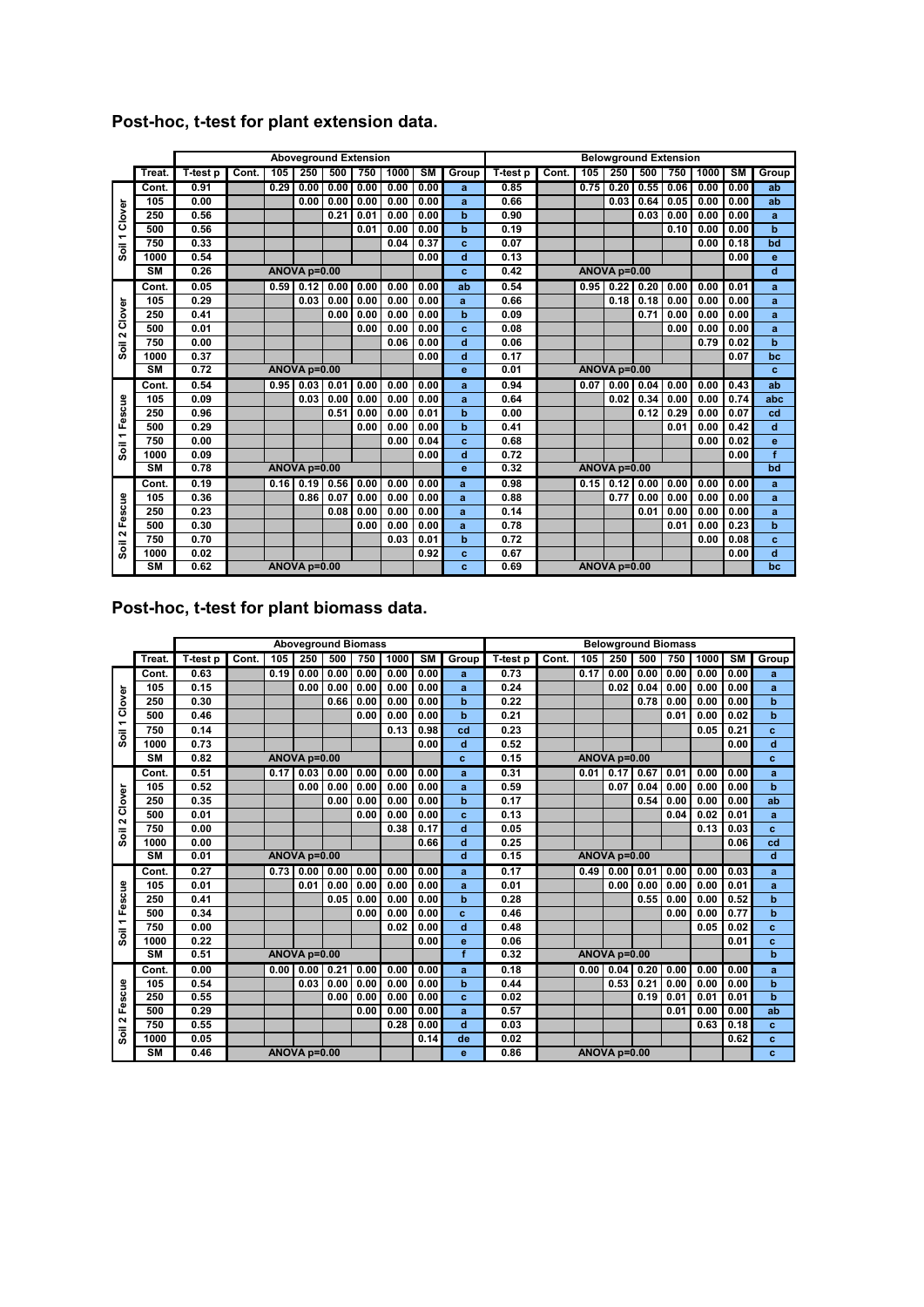**Part 2:** ANOVA results for bacterial qPCR data (DNA analysis). There were no differences

among the plant and inoculation (microbe) treatments within each thermal (heat) treatment, therefore the results were pooled.

# **Soil 1 –**

**One-way ANOVA: 16s rRNA genes (total bacteria) versus treatment**

```
Source DF SS MS F P
Treat 6 42.688 7.115 42.14 0.000
Error 35 5.910 0.169
Total 41 48.597
S = 0.4109 R-Sq = 87.84% R-Sq(adj) = 85.75%
```
**One-way ANOVA:** *amoA* **(ammonia oxidising bacteria) versus treatment**

```
Source DF SS MS F P
Treat 6 1.862 0.310 1.88 0.111
Error 35 5.767 0.165
Total 41 7.628
S = 0.4059 R-Sq = 24.40% R-Sq(adj) = 11.44%
```
**One-way ANOVA:** *nirS* **(Fe-dependent dentrifiers) versus treatment**

Source DF SS MS F P Treat 6 15.617 2.603 5.70 0.000 Error 35 15.996 0.457 Total 41 31.614  $S = 0.6760$  R-Sq = 49.40% R-Sq(adj) = 40.73%

**One-way ANOVA:** *nirK* **(Cu-dependent denitrifiers) versus treatment**

```
Source DF SS MS F P
Treat 6 5.118 0.853 3.60 0.007
Error 35 8.289 0.237
Total 41 13.407
S = 0.4866 R-Sq = 38.18% R-Sq(adj) = 27.58%
```
**One-way ANOVA:** *nifH* **(nitrogen fixing bacteria) versus treatment**

Source DF SS MS F P Treat 6 10.863 1.810 2.64 0.032 Error 35 23.958 0.685 Total 41 34.821  $S = 0.8274$  R-Sq = 31.20% R-Sq(adj) = 19.40%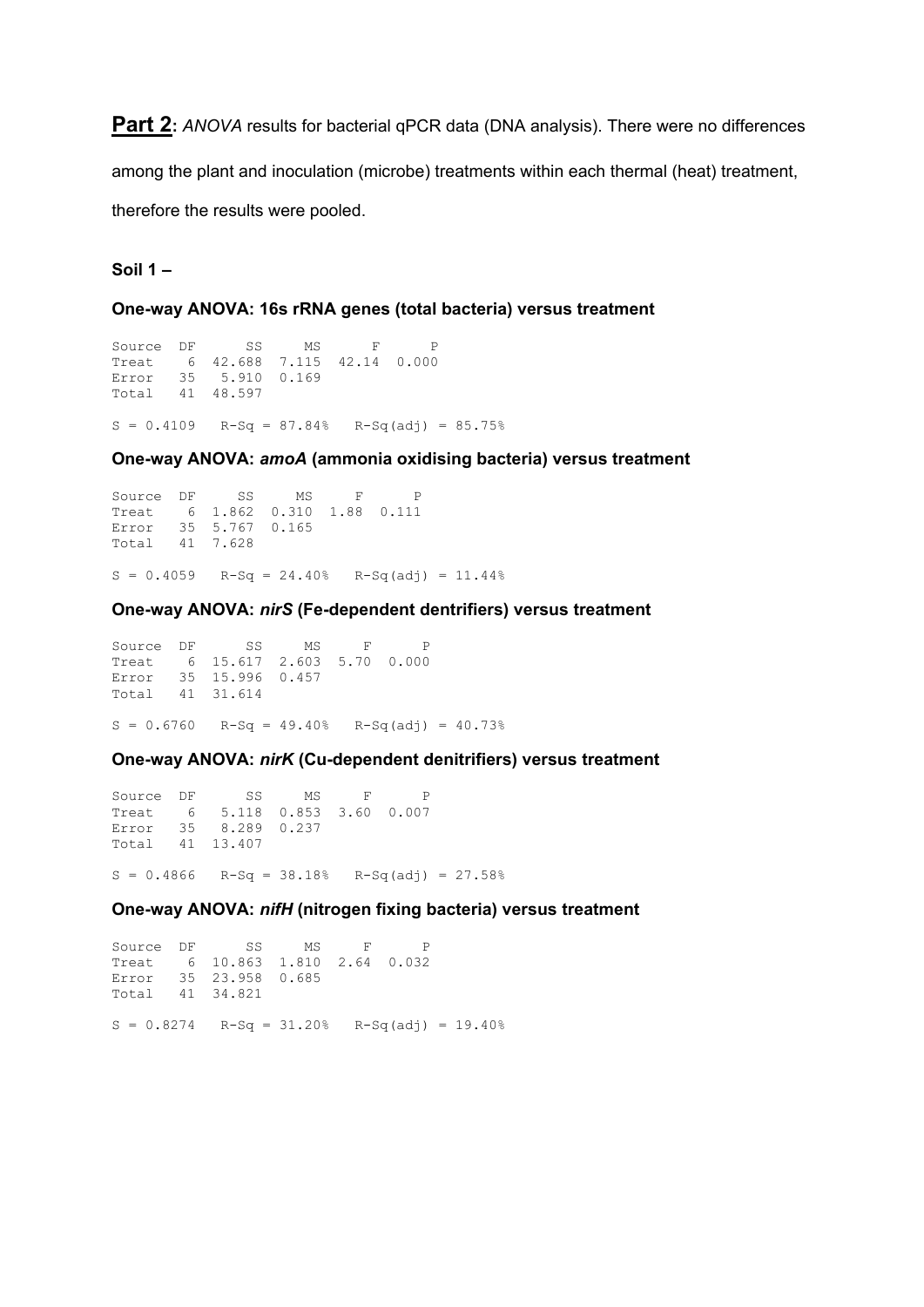# **Soil 2 –**

**One-way ANOVA: 16s rRNA genes (total bacteria) versus treatment**

Source DF SS MS F P Treat 6 54.826 9.138 56.53 0.000 Error 35 5.658 0.162 Total 41 60.484

 $S = 0.4021$  R-Sq = 90.65% R-Sq(adj) = 89.04%

**One-way ANOVA:** *amoA* **(ammonia oxidising bacteria) versus treatment**

Source DF SS MS F P Treat 6 3.2851 0.5475 6.16 0.000 Error 35 3.1123 0.0889 Total 41 6.3974  $S = 0.2982$  R-Sq = 51.35% R-Sq(adj) = 43.01%

**One-way ANOVA:** *nirS* **(Fe-dependent dentrifiers) versus treatment**

Source DF SS MS F P Treat 6 7.962 1.327 3.47 0.009 Error 35 13.400 0.383 Total 41 21.362  $S = 0.6188$  R-Sq = 37.27% R-Sq(adj) = 26.52%

# **One-way ANOVA:** *nirK* **(Cu-dependent denitrifiers) versus treatment**

Source DF SS MS F P Treat 6 6.631 1.105 3.83 0.005 Error 35 10.098 0.289 Total 41 16.729

 $S = 0.5371$  R-Sq = 39.64% R-Sq(adj) = 29.29%

# **One-way ANOVA:** *nifH* **(nitrogen fixing bacteria) versus treatment**

Source DF SS MS F P Treat 6 14.296 2.383 9.47 0.000 Error 35 8.809 0.252 Total 41 23.105  $S = 0.5017$  R-Sq = 61.87% R-Sq(adj) = 55.34%